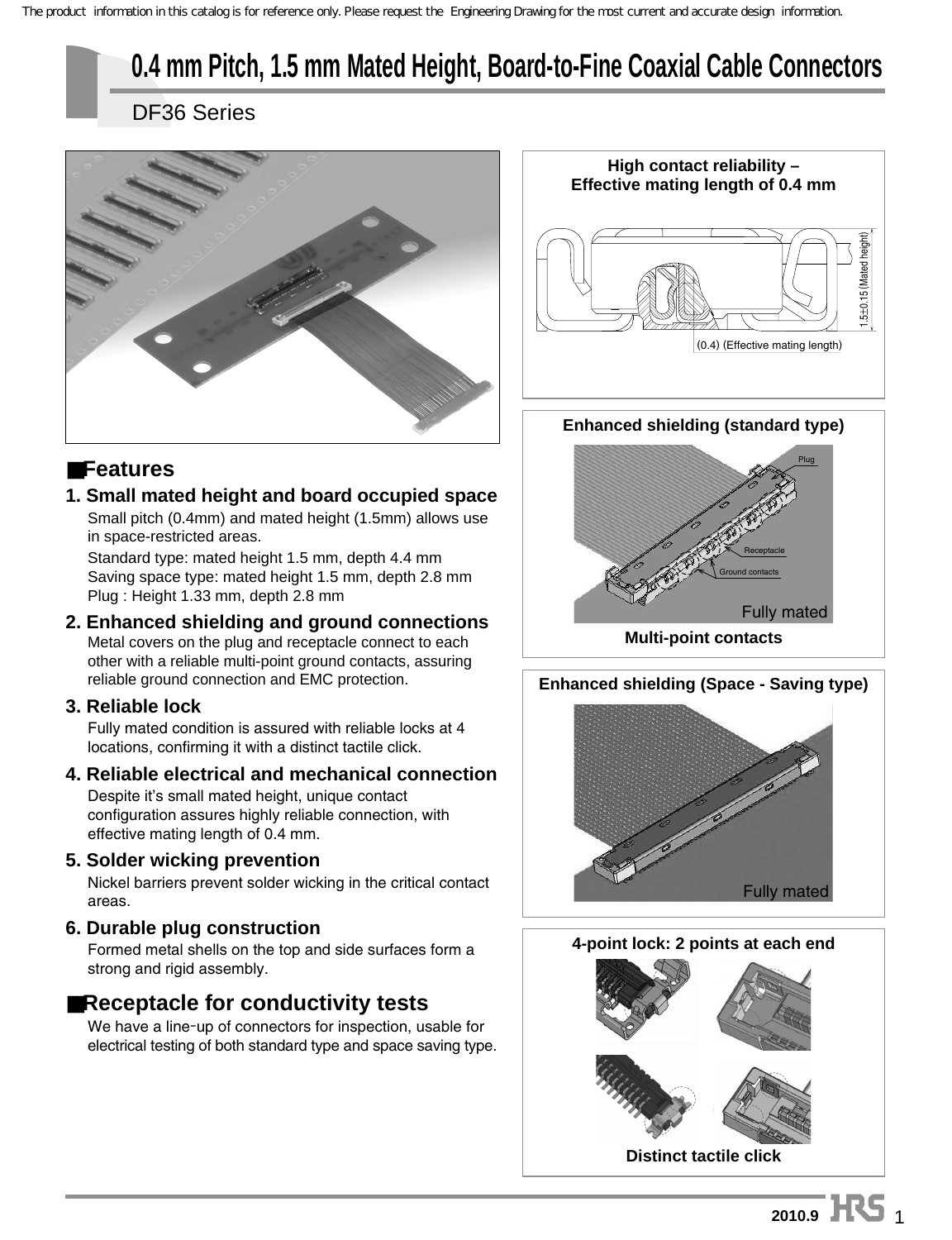## ■**Product Specifications**

| Ratings                            | Current rating                                                                                                                                                   | 0.25A(AWG#42)<br>$0.25A(AWG#44)$ (Note3)<br>0.1A(AWG#46) |  | Operating temperature range<br>Operating humidity range                                                                                                                                                                  | $-35$ to $+85^{\circ}$ C (Note 1)<br>20 to 80%          |  |
|------------------------------------|------------------------------------------------------------------------------------------------------------------------------------------------------------------|----------------------------------------------------------|--|--------------------------------------------------------------------------------------------------------------------------------------------------------------------------------------------------------------------------|---------------------------------------------------------|--|
|                                    | Voltage rating                                                                                                                                                   | 30 V AC                                                  |  | Storage temperature range<br>Storage humidity range                                                                                                                                                                      | $-10$ to $+60^{\circ}$ C (Note 2)<br>40 to 70% (Note 2) |  |
| Item                               |                                                                                                                                                                  | Specification                                            |  | Conditions                                                                                                                                                                                                               |                                                         |  |
| 1. Insulation resistance           | 50 $M2$ min                                                                                                                                                      |                                                          |  | 100 V DC                                                                                                                                                                                                                 |                                                         |  |
| 2. Withstanding voltage            |                                                                                                                                                                  | No flashover or insulation breakdown                     |  | 100 V AC / one minute                                                                                                                                                                                                    |                                                         |  |
| 3. Contact resistance              |                                                                                                                                                                  | Signal: 80 m $\Omega$ max., Ground: 80 m $\Omega$ max.   |  | 100 mA (DC or 1,000 Hz)                                                                                                                                                                                                  |                                                         |  |
| 4. Vibration                       | No electrical discontinuity of 1 $\mu$ s or longer<br>No damage, cracks or parts dislocation.                                                                    |                                                          |  | Frequency: 10 to 55 Hz, single amplitude of 0.75 mm,<br>10 cycles in each of the 3 axial directions                                                                                                                      |                                                         |  |
| 5. Humidity                        | Contact resistance (Change from initial value) 50 m $\Omega$ max.<br>Insulation resistance: $25 \text{ M}\Omega$ min.<br>No damage, cracks or parts dislocation. |                                                          |  | 96 hours at 40 $\pm$ 2°C, and humidity of 90 to 95%                                                                                                                                                                      |                                                         |  |
| 6. Temperature cycle               | Contact resistance (Change from initial value) 50 m $\Omega$ max.<br>Insulation resistance: $25 \text{ M}\Omega$ min.<br>No damage, cracks or parts dislocation. |                                                          |  | Temperature: $-55^{\circ}C \rightarrow 5$ to $35^{\circ}C \rightarrow 85^{\circ}C \rightarrow 5$ to $35^{\circ}C$<br>Time: 30 min. $\rightarrow$ 2 to 3 min. $\rightarrow$ 30 min. $\rightarrow$ 2 to 3 min.<br>5 cycles |                                                         |  |
| 7.Durability                       | Contact resistance (Change from initial value) 50 m $\Omega$ max.<br>No damage, cracks or parts dislocation.                                                     |                                                          |  | 30 cycles                                                                                                                                                                                                                |                                                         |  |
| 8. Resistance to<br>soldering heat | No deformation of components affecting performance.                                                                                                              |                                                          |  | Reflow: At the recommended temperature profile<br>Manual soldering: 350°C for 3 seconds                                                                                                                                  |                                                         |  |

Note 1: Includes temperature rise caused by current flow.

Note 2: The term "storage" refers to products stored for a long period prior to mounting and use.

The operating temperature and humidity range covers the non-conducting condition of connectors after board mounting and the temporary storage conditions of transportation, etc.

Note 3: With only the connector portion at an elevated temperature level, the rated current value is set.

Note 4: Information contained in this catalog represents general requirements for this Series. Contact us for the drawings and specifications for a specific part number shown.

### ■**Materials**

| Item           | Part        | Material        | Finish                        | Remarks |
|----------------|-------------|-----------------|-------------------------------|---------|
| Receptacle     | Insulator   | <b>LCP</b>      | Color: Black                  | UL94V-0 |
| (Standard)     | Contacts    | Phosphor bronze | Gold plated                   |         |
|                | Metal cover | Phosphor bronze | Tin plated                    |         |
| Plug           | Insulator   | <b>LCP</b>      | Color: Natural (Beige), Black | UL94V-0 |
| (Standard)     | Contacts    | Phosphor bronze | Gold plated                   |         |
|                | Metal shell | Phosphor bronze | Tin plated                    |         |
|                |             |                 |                               |         |
| Item           | Part        | Material        | Finish                        | Remarks |
| Receptacle     | Insulator   | <b>LCP</b>      | Color: Black                  | UL94V-0 |
| (Space-saving) | Contacts    | Phosphor bronze | Gold plated                   |         |
|                | Metal cover | Phosphor bronze | Gold plated                   |         |
| Plug           | Insulator   | <b>LCP</b>      | Color: Natural (Beige), Black | UL94V-0 |
| (Space-saving) | Contacts    | Phosphor bronze | Gold plated                   |         |
|                | Metal shell | Phosphor bronze | Gold plated                   |         |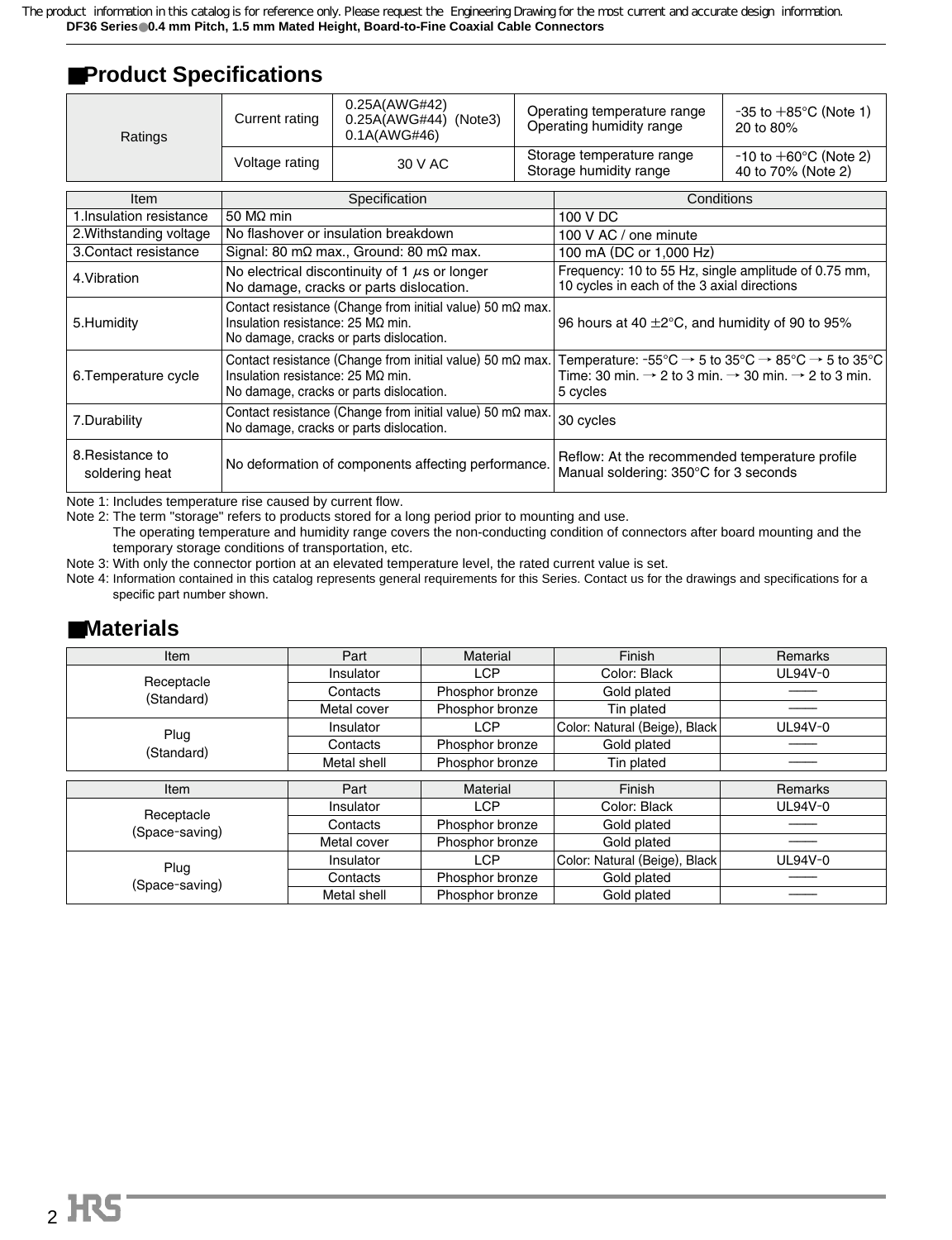## ■**Ordering information**

●**Connector**

$$
\frac{\mathsf{DF}}{9} \frac{36}{9} \frac{\mathsf{A}}{9} \frac{\mathsf{J}}{9} - \frac{\mathsf{*}}{9} \frac{\mathsf{S}}{9} - \frac{0.4}{9} \frac{\mathsf{V}}{9} \frac{(\mathsf{*}\mathsf{*})}{9}
$$

## **DF 36 A J –** \* **P – SHL**

1 2 3 4 5 6 10

| Series name: DF<br>O    | $\bigcirc$<br>Insulator type                  | Connector style<br>$\odot$                     |
|-------------------------|-----------------------------------------------|------------------------------------------------|
| 2<br>Series No. : 36    | : Receptacles for conductivity<br>J           | : Single-row receptacle<br>S                   |
| 6<br>Connector style    | tests                                         | : Single-row plug<br>P                         |
| Receptacle/shell        | Blank: Standard or space-saving               | Contact pitch: 0.4 mm<br>$\bullet$             |
| A : Standard            | : Single-row plug<br>Р                        | <b>Termination type</b><br>6<br>: Straight SMT |
| : Space-saving<br>Blank | Number of contacts<br>6                       | <b>SD</b><br>: Fine coaxial cable plug         |
| Plug                    | Standard<br>$: 15$ to 50                      | Packaging<br>$\boldsymbol{\Theta}$             |
| : Standard<br>Blank     | $: 15$ to 25<br>Space-saving                  | : Embossed tape packaging<br>(51)              |
|                         | Receptacles for conductivity tests : 15 to 50 | Installation item (separate)<br><b>10</b>      |
|                         |                                               | SHL : Metal cover                              |

## ■**Combinations**

#### ●**Standard use**

 $DF36(A)$ - $\ast$ S-0.4V( $\ast\ast$ ) + DF36(A)- $\ast$ P-ASSY

DF36-\*P-0.4SD(\*\*)  $\left( \frac{DF36(A)-*P-SHL}{D} \right)$ 

Note: The product specification of the above combination is shown on page 2.

#### ●**Receptacle test**

 $DF36(A)$ -\*S-0.4V(\*\*) + DF36(A)J-\*P-ASSY · · Note DF36-\*P-0.4SD(\*\*)  $\left( \frac{DF36(A)J-FP-SHL}{D} \right)$ 

Note: This harness item is only usable for the receptacle test.

For the product specification of the above combination, please contact our sales department.

#### ●**Plug test**

 $DF38(A)J-*S-0.4V(**)\cdots$  Note  $+$  DF36(A)-\*P-ASSY DF36-\*P-0.4SD(\*\*)  $\left( \frac{DF36(A)-*P-SHL}{D} \right)$ 

Note: This harness item is only usable for the plug test.

For the product specification of the above combination, please contact our sales department.

 $\&$ : ASSY means a harness item.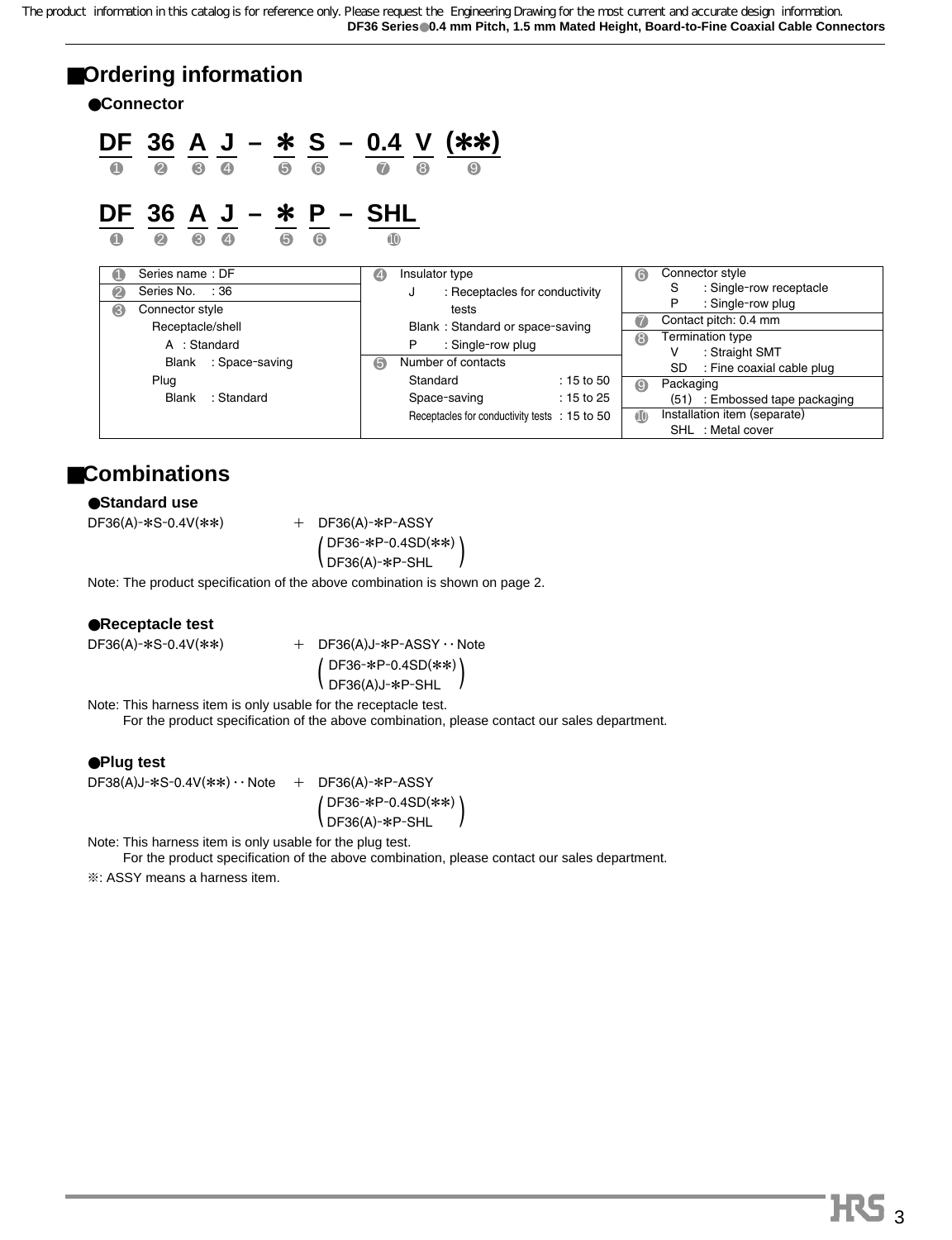## ■**Receptacles - Standard, with metal cover**





| С   |
|-----|
| 2.6 |
| 2.6 |
| 3.0 |
| 3.0 |
| 3.0 |
| 3.0 |
|     |

[Specifications number] -  $* *$ ,  $(* *$ ) (51) : Embossed tape packaging (4,000 pieces per reel)

Note 1: Tape and reel packaging (4,000 pieces/reel).

Order by number of reels.

Note 2: The 15 pos. does not have a lot stamp.

## ■**Recommended PCB mounting pattern**

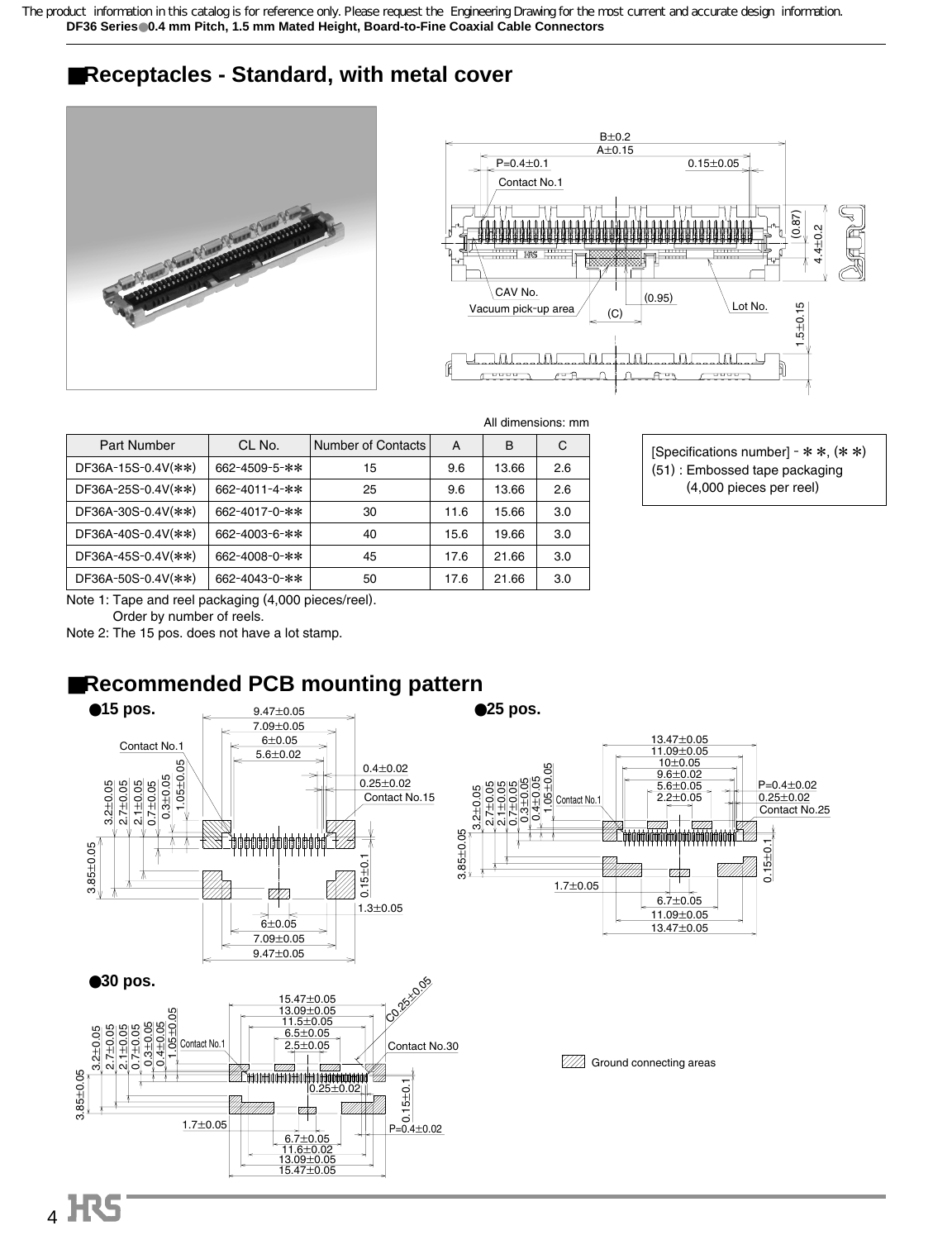## ■**Recommended PCB mounting patterns**



●**45 pos.**



**WA** Ground connecting areas

●**50 pos.**



**WA** Ground connecting areas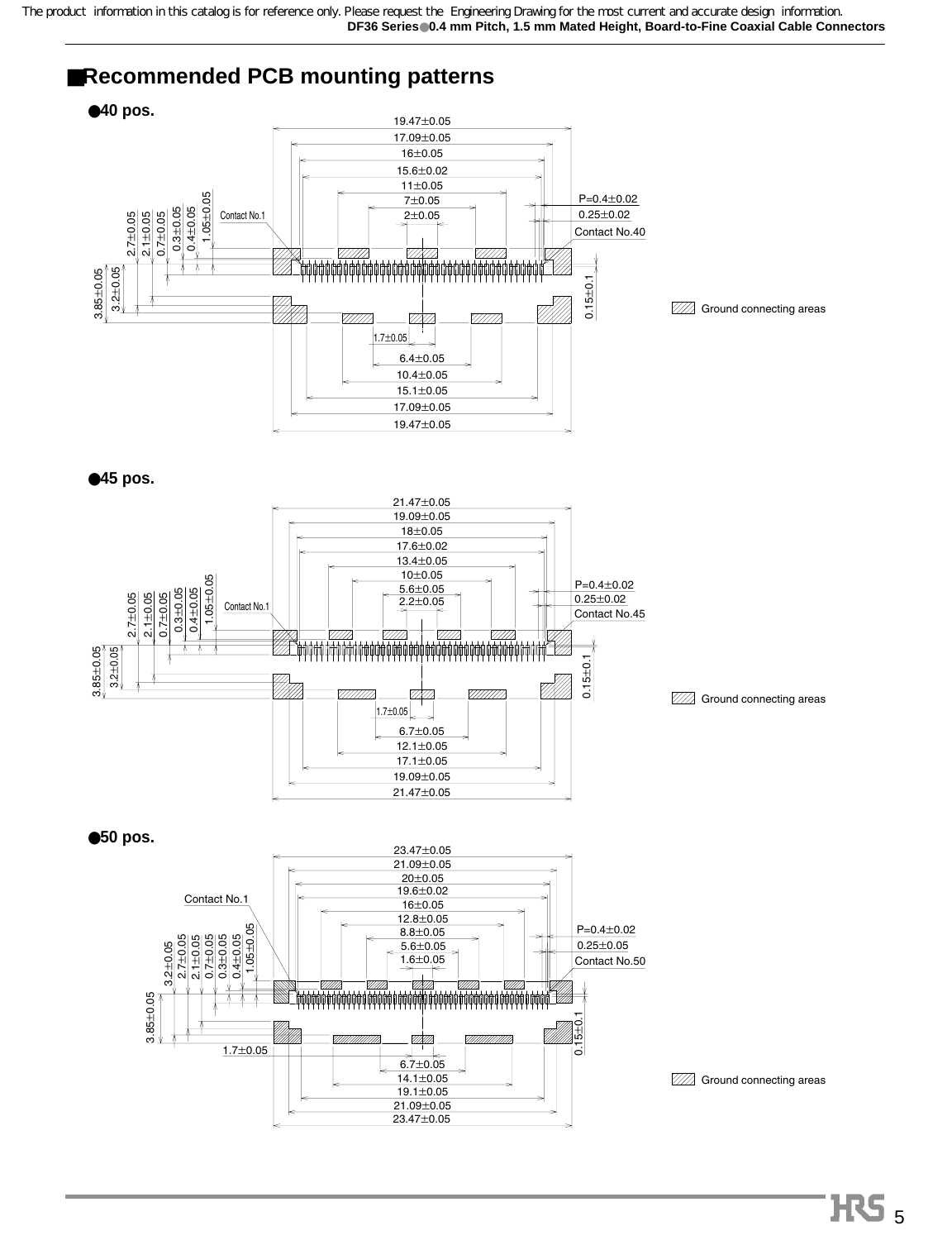## ■**Receptacles - Space-saving**





|                   |               |                    |     |       |     | All dimensions: mm |
|-------------------|---------------|--------------------|-----|-------|-----|--------------------|
| Part Number       | CL No.        | Number of Contacts | A   | в     | C   | D                  |
| DF36-15S-0.4V(**) | 662-4031-1-** | 15                 | 5.6 | 9.66  | 2.6 | 8.28               |
| DF36-20S-0.4V(**) | 662-4039-3-** | 20                 | 7.6 | 11.66 | 2.6 | 10.28              |
| DF36-25S-0.4V(**) | 662-4005-1-** | 25                 | 9.6 | 13.66 | 2.6 | 12.28              |

[Specifications number] -  $*$   $*$ ,  $(*$   $*)$ (51) : Embossed tape packaging (5,000 pieces per reel)

Note 1: Tape and reel packaging (5,000 pieces/reel).

Order by number of reels.

## ■**Recommended PCB mounting pattern**



 $\mathbb{Z}/\mathbb{Z}$  Ground connecting areas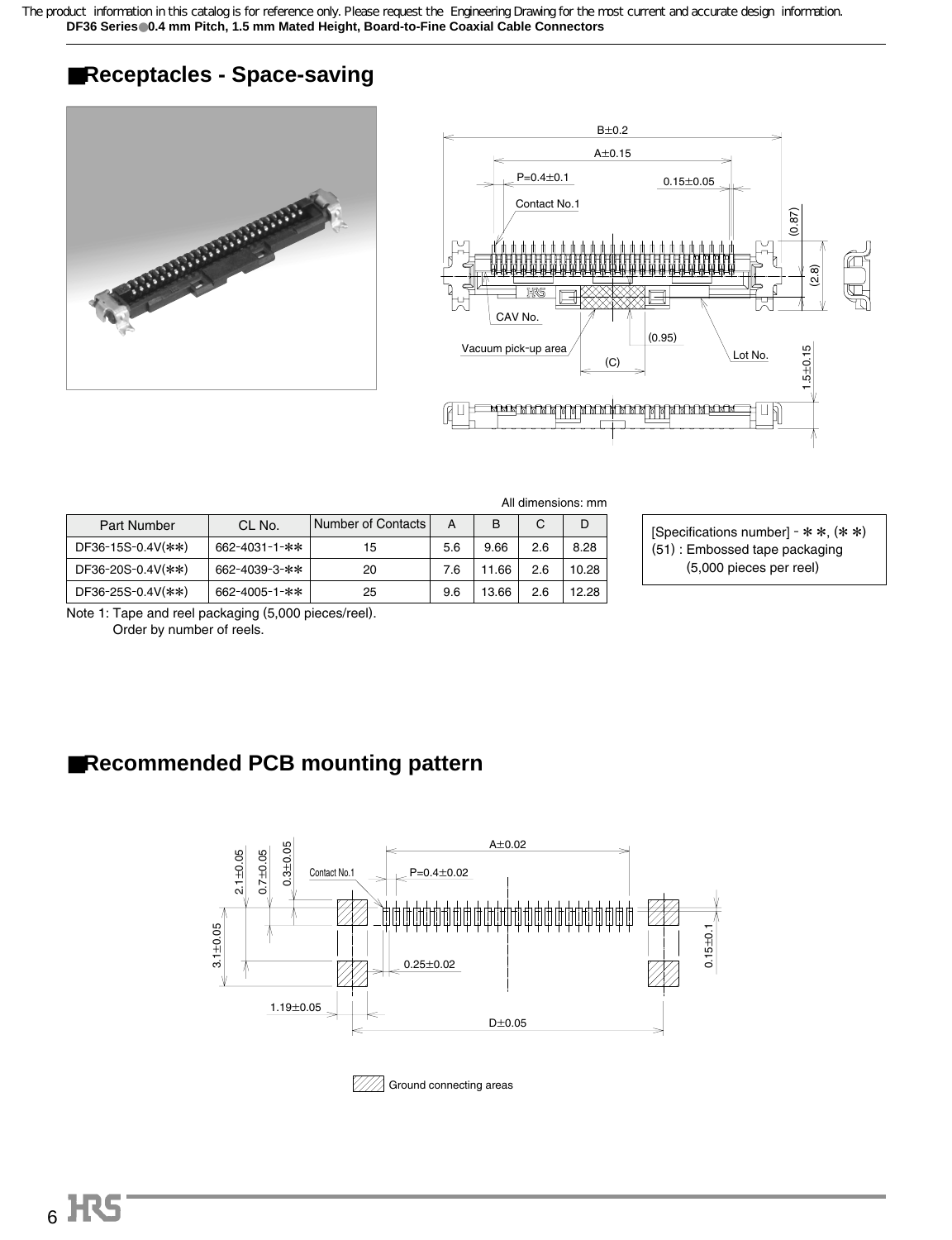## ■**Plug**

#### ●**Separate metal cover required**



| Part Number        | CL No.        | Number of Contacts | A    | B    | С    | D    | Packing         |
|--------------------|---------------|--------------------|------|------|------|------|-----------------|
| DF36-15P-0.4SD(**) | 662-4510-4-** | 15                 | 10.6 | 5.6  | 6.6  | 7.5  | 5,000 pcs./reel |
| DF36-20P-0.4SD(**) | 662-4040-2-** | 20                 | 12.6 | 7.6  | 8.6  | 9.5  | 5,000 pcs./reel |
| DF36-25P-0.4SD(**) | 662-4006-4-** | 25                 | 14.6 | 9.6  | 10.6 | 11.5 | 5,000 pcs./reel |
| DF36-30P-0.4SD(**) | 662-4018-3-** | 30                 | 16.6 | 11.6 | 12.6 | 13.5 | 5,000 pcs./reel |
| DF36-40P-0.4SD(**) | 662-4002-3-** | 40                 | 20.6 | 15.6 | 16.6 | 17.5 | 5,000 pcs./reel |
| DF36-45P-0.4SD(**) | 662-4009-2-** | 45                 | 22.6 | 17.6 | 18.6 | 19.5 | 5,000 pcs./reel |
| DF36-50P-0.4SD(**) | 662-4044-3-** | 50                 | 24.6 | 19.6 | 20.6 | 21.5 | 5,000 pcs./reel |
|                    |               |                    |      |      |      |      |                 |

Note 1: Tape and reel packaging(5,000 pieces / reel) order by number of reels. Note 2: The metal cover is required for fine coaxial cable termination.

## ■**Recommended Fine Coaxial Cable Preparation**



Note 1: The pitch maintaining tape can be left in place during the termination process. Use high quality tape. Note 2: Contact Hirose for Termination Procedures.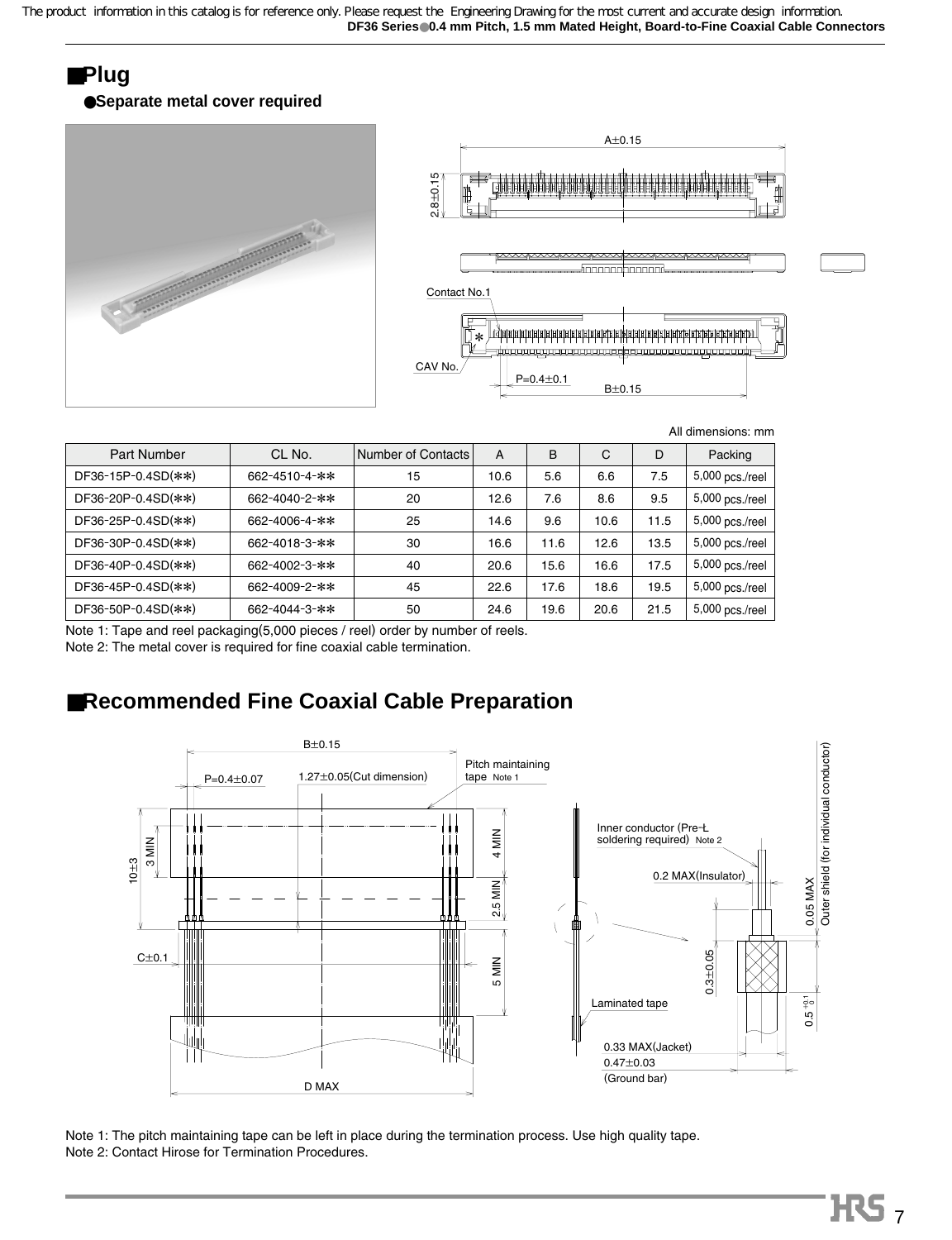## ■**Metal cover - Required for assembly and termination of the Plug**





#### **[ Standard ]**

| Standard ]    |                    |         |                           | All dimensions: mm |
|---------------|--------------------|---------|---------------------------|--------------------|
| Part Number   | <b>Part Number</b> | Plating | <b>Number of Contacts</b> | A                  |
| DF36A-15P-SHL | CL662-4511-7       |         | 15                        | 9.92               |
| DF36A-20P-SHL | CL662-4042-8       |         | 20                        | 11.92              |
| DF36A-25P-SHL | CL662-4007-7       |         | 25                        | 13.92              |
| DF36A-30P-SHL | CL662-4019-6       | Tin     | 30                        | 15.92              |
| DF36A-40P-SHL | CL662-4013-0       |         | 40                        | 19.92              |
| DF36A-45P-SHL | CL662-4010-1       |         | 45                        | 21.92              |
| DF36A-50P-SHL | CL662-4045-6       |         | 50                        | 23.92              |
|               |                    |         |                           |                    |

Note 1: Tape and reel packaging (10,000 pieces/reel). Order by number of reels.

#### **[ Space-saving ]**

All dimensions: mm

| <b>Part Number</b> | <b>Part Number</b> | Plating | Number of Contacts | A     |
|--------------------|--------------------|---------|--------------------|-------|
| DF36-15P-SHL       | CL662-4026-1       |         | 15                 | 9.92  |
| DF36-20P-SHL       | CL662-4041-5       | Gold    | 20                 | 11.92 |
| DF36-25P-SHL       | CL662-4012-7       |         | 25                 | 13.92 |

Note 1: Tape and reel packaging (10,000 pieces/reel). Order by number of reels.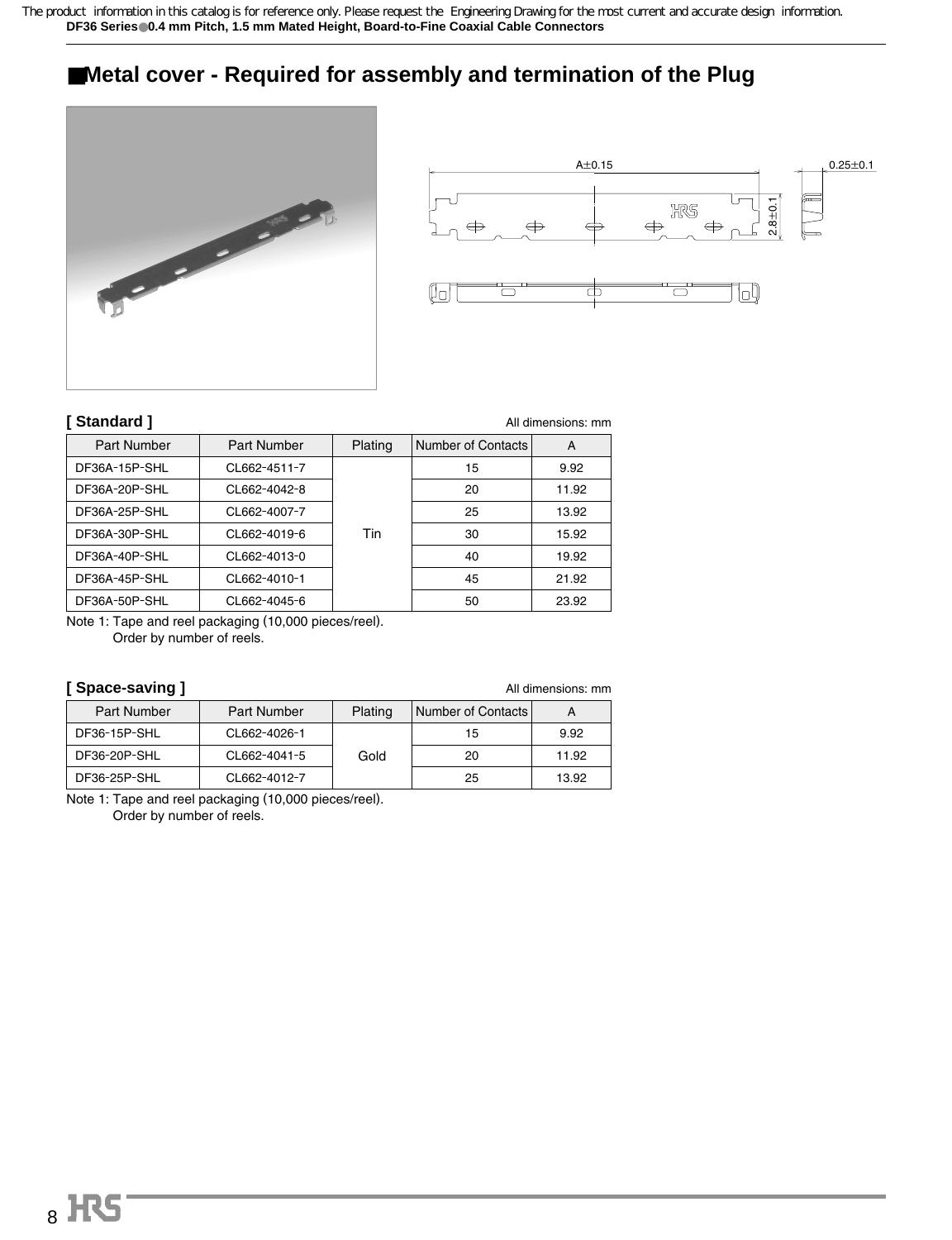## ■**Packaging Specification**

#### ●**Embossed Carrier Tape Dimensions – Standard Receptacle**



#### ●**Reel Dimensions**



All dimensions: mm

| <b>Part Number</b> | CL No.        | Number of Contacts | A  | B    | C    | D    | E    |
|--------------------|---------------|--------------------|----|------|------|------|------|
| DF36A-15S-0.4V(51) | 662-4509-5-51 | 15                 | 32 | 28.4 | 14.2 | 32.4 | 38.4 |
| DF36A-20S-0.4V(51) | 662-4037-8-51 | 20                 | 32 | 28.4 | 14.2 | 32.4 | 38.4 |
| DF36A-25S-0.4V(51) | 662-4011-4-51 | 25                 | 32 | 28.4 | 14.2 | 32.4 | 38.4 |
| DF36A-30S-0.4V(51) | 662-4017-0-51 | 30                 | 32 | 28.4 | 14.2 | 32.4 | 38.4 |
| DF36A-40S-0.4V(51) | 662-4003-6-51 | 40                 | 44 | 40.4 | 20.2 | 44.4 | 50.4 |
| DF36A-45S-0.4V(51) | 662-4008-0-51 | 45                 | 44 | 40.4 | 20.2 | 44.4 | 50.4 |
| DF36A-50S-0.4V(51) | 662-4043-0-51 | 50                 | 44 | 40.4 | 20.2 | 44.4 | 50.4 |

Note 1: Tape and reel packaging (4,000 pieces/reel).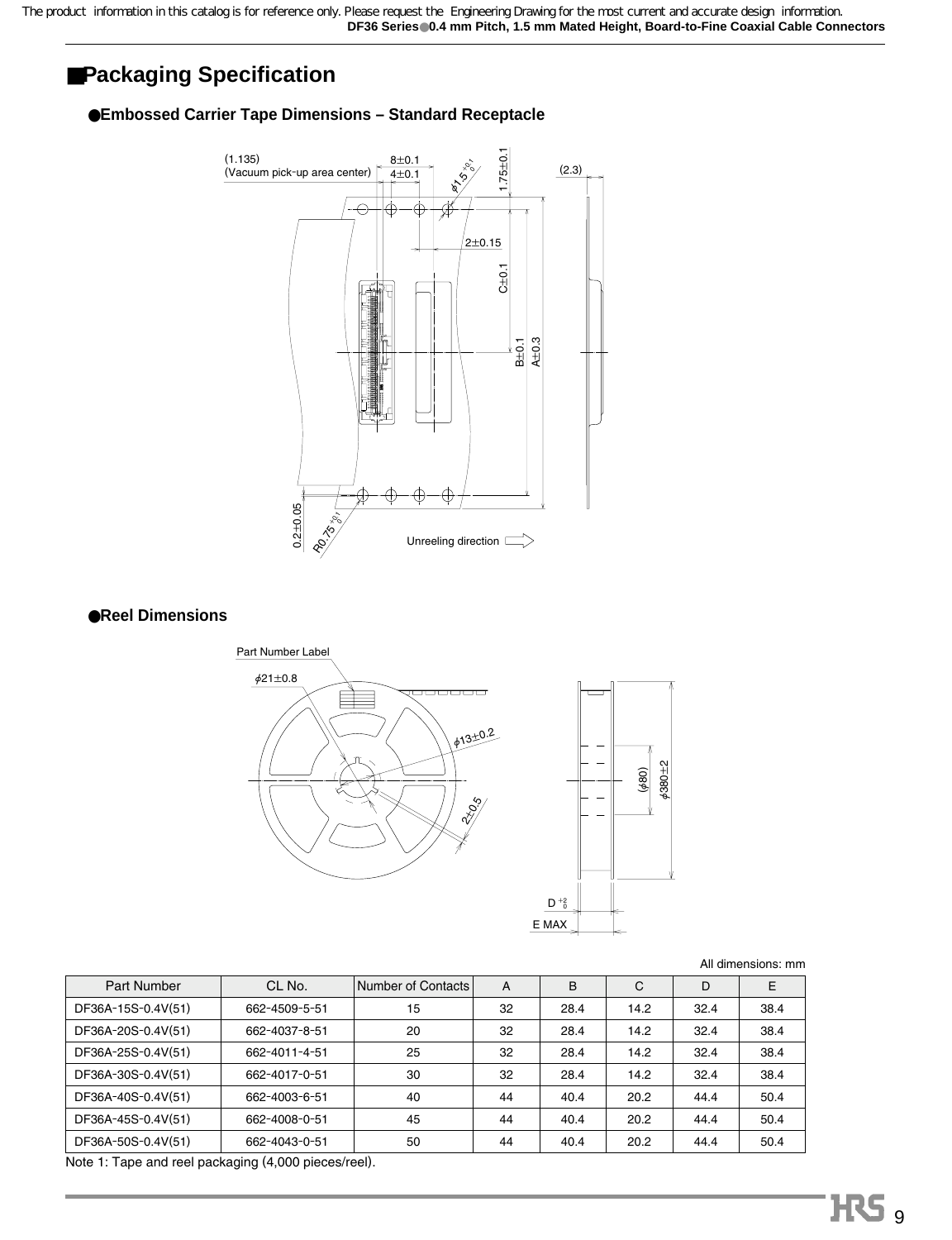## ■**Packaging Specification**

#### ●**Embossed Carrier Tape Dimensions – Space saving Receptacle**



#### ●**Reel Dimensions**



All dimensions: mm

| Part Number       | CL No.          | Number of Contacts | A  | B    | ັ    | D    |      |
|-------------------|-----------------|--------------------|----|------|------|------|------|
| DF36-15S-0.4V(51) | CL662-4031-1-51 | 15                 | 32 | 28.4 | 14.2 | 32.4 | 38.4 |
| DF36-20S-0.4V(51) | CL662-4039-3-51 | 20                 | 32 | 28.4 | 14.2 | 32.4 | 38.4 |
| DF36-25S-0.4V(51) | CL662-4005-1-51 | 25                 | 32 | 28.4 | 14.2 | 32.4 | 38.4 |

Note 1: Tape and reel packaging (5,000 pieces/reel).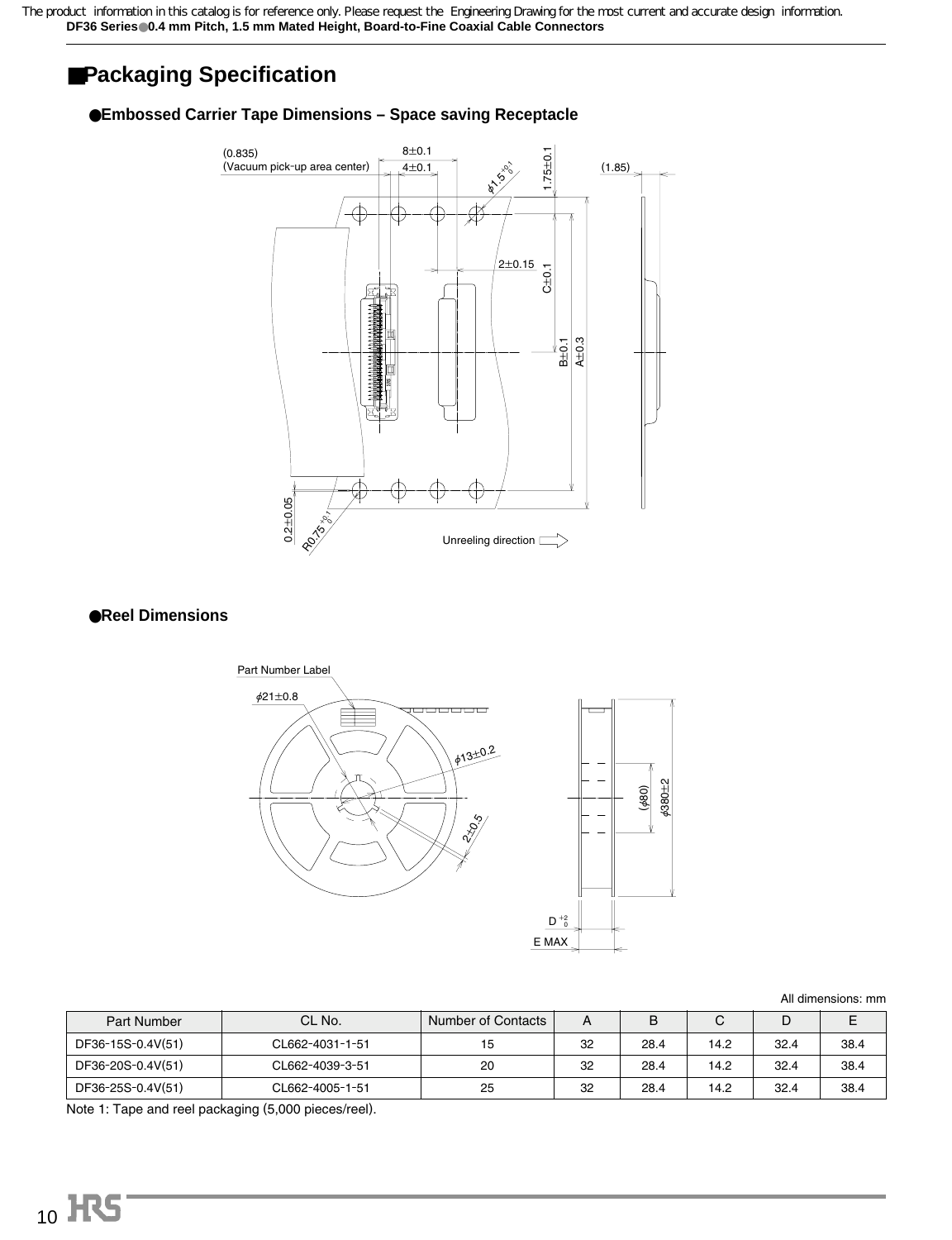## ■**Packaging Specification**

#### ●**Plug**



#### ●**Reel Dimensions**



All dimensions: mm

| Part Number        | CL No.        | Number of Contacts | A  | B    | C    | D    |
|--------------------|---------------|--------------------|----|------|------|------|
| DF36-15P-0.4SD(51) | 662-4510-4-51 | 15                 | 32 | 28.4 | 14.2 | 32.4 |
| DF36-20P-0.4SD(51) | 662-4040-2-51 | 20                 | 32 | 28.4 | 14.2 | 32.4 |
| DF36-25P-0.4SD(51) | 662-4006-4-51 | 25                 | 32 | 28.4 | 14.2 | 32.4 |
| DF36-30P-0.4SD(51) | 662-4006-4-51 | 30                 | 32 | 28.4 | 14.2 | 32.4 |
| DF36-40P-0.4SD(51) | 662-4002-3-51 | 40                 | 44 | 40.4 | 20.2 | 44.4 |
| DF36-45P-0.4SD(51) | 662-4009-2-51 | 45                 | 44 | 40.4 | 20.2 | 44.4 |
| DF36-50P-0.4SD(51) | 662-4044-3-51 | 50                 | 44 | 40.4 | 20.2 | 44.4 |

Note 1: Tape and reel packaging (5,000 pieces/reel).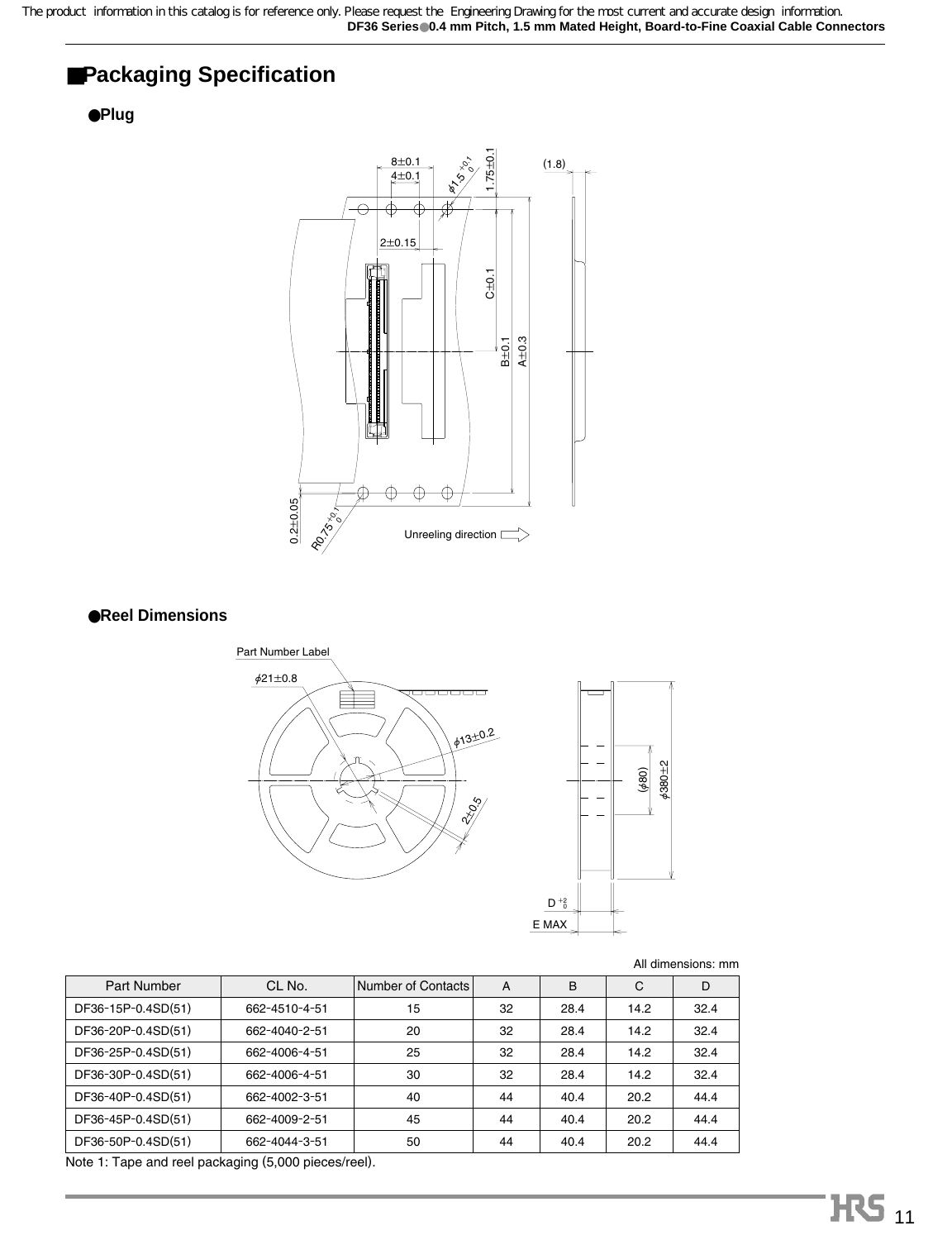## ■**Extraction tool**

For details about the extraction tool, please contact your Hirose sales representative.

## ■**Usage Recommendations**

| 1. Recommended temperature profile       |                                                                   |  |  |  |  |  |
|------------------------------------------|-------------------------------------------------------------------|--|--|--|--|--|
|                                          | Temperature (°C)                                                  |  |  |  |  |  |
|                                          | $250^{\circ}$ C $-$<br>250                                        |  |  |  |  |  |
|                                          |                                                                   |  |  |  |  |  |
|                                          | 220℃                                                              |  |  |  |  |  |
|                                          | 200<br>60sec max                                                  |  |  |  |  |  |
|                                          | 180℃                                                              |  |  |  |  |  |
|                                          |                                                                   |  |  |  |  |  |
|                                          | 150°C<br>150                                                      |  |  |  |  |  |
|                                          | 90 to 120sec<br>100                                               |  |  |  |  |  |
|                                          |                                                                   |  |  |  |  |  |
|                                          | 50                                                                |  |  |  |  |  |
|                                          | Room<br>temperature                                               |  |  |  |  |  |
|                                          |                                                                   |  |  |  |  |  |
|                                          | 0<br>50<br>100<br>150<br>200<br>250<br>300                        |  |  |  |  |  |
|                                          | Time (sec.)                                                       |  |  |  |  |  |
|                                          |                                                                   |  |  |  |  |  |
|                                          | Solder composition: Paste, 96.5%Sn/3.0%Ag/0.5%Cu                  |  |  |  |  |  |
|                                          | Note 1: Up to 2 cycles of Reflow soldering are possible under the |  |  |  |  |  |
|                                          | same conditions, provided that there is a return                  |  |  |  |  |  |
|                                          | to normal temperature between the first and second cycle.         |  |  |  |  |  |
|                                          | Note 2: The temperature profile indicates the board surface       |  |  |  |  |  |
|                                          | temperature at the point of contacts with the connector           |  |  |  |  |  |
|                                          | terminals.                                                        |  |  |  |  |  |
|                                          |                                                                   |  |  |  |  |  |
|                                          | Manual soldering: 350℃ for 3 seconds                              |  |  |  |  |  |
| 2. Recommended manual soldering          | Do NOT use flux compound when manual soldering.                   |  |  |  |  |  |
|                                          | Standard Thickness: 0.1 mm                                        |  |  |  |  |  |
| 3. Recommended screen thickness and open | Open area ratios: Lead terminal: 90%                              |  |  |  |  |  |
| area ratio (Pattern area ratio)          |                                                                   |  |  |  |  |  |
|                                          | Ground terminal: 100%                                             |  |  |  |  |  |
|                                          | Space-saving Thickness: 0.1 mm                                    |  |  |  |  |  |
|                                          | Open area ratios: Lead terminal: 90%                              |  |  |  |  |  |
|                                          | Ground terminal: 90%                                              |  |  |  |  |  |
|                                          | Maximum of 0.02 mm at the connector center, with both ends of the |  |  |  |  |  |
| 4. Board warpage                         | connector as reference points.                                    |  |  |  |  |  |
| 5. Cleaning conditions                   | Refer to "Nylon Connector Use Handbook".                          |  |  |  |  |  |